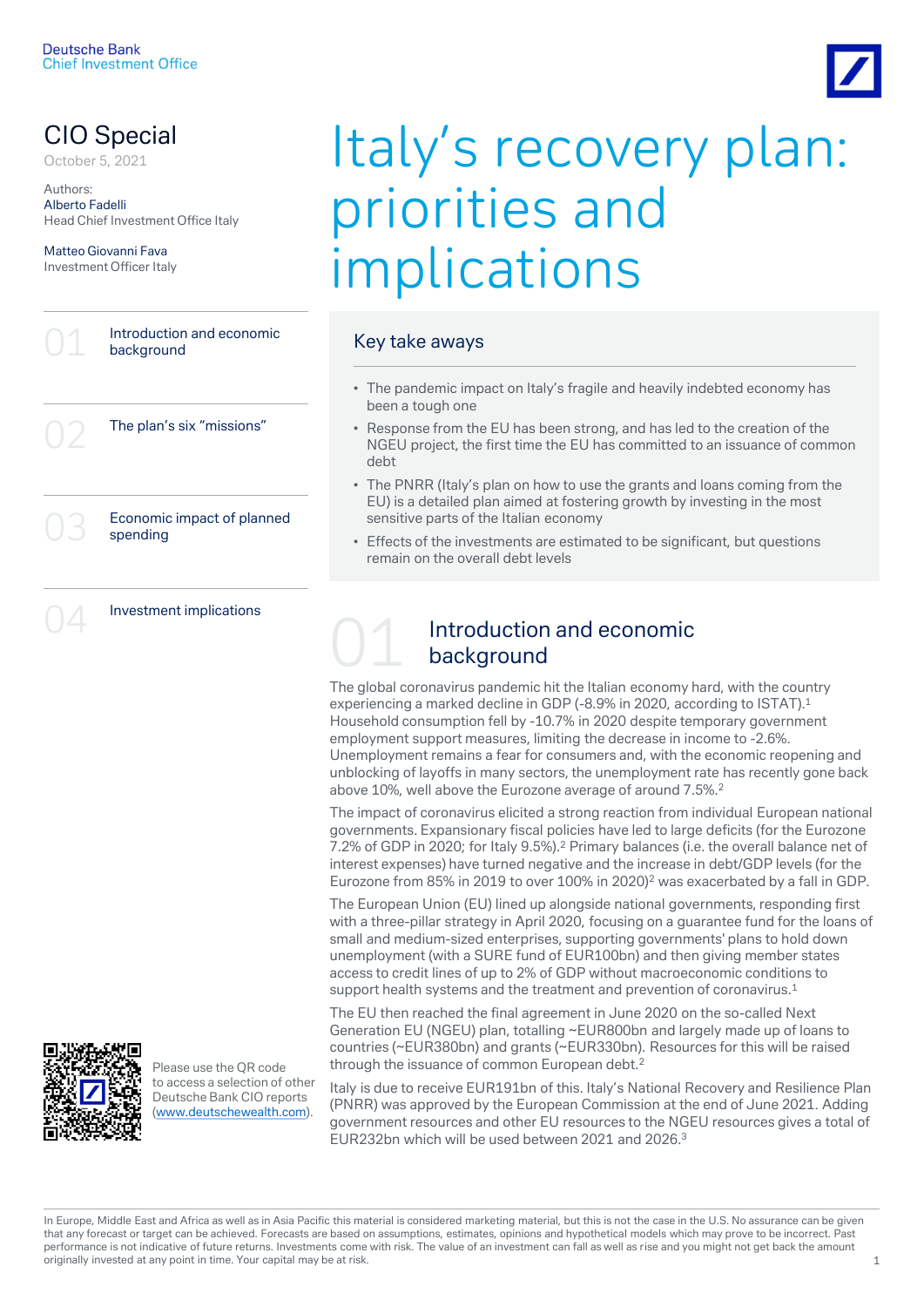

# Figure 1: Next Generation EU breakdown

| <b>Recovery and Resilience</b><br><b>Facility (RRF)</b> | EUR723.8 billion         |  |  |  |
|---------------------------------------------------------|--------------------------|--|--|--|
| of which, loans                                         | EUR385.8 billion         |  |  |  |
| of which, grants                                        | EUR338.0 billion         |  |  |  |
| ReactEU                                                 | EUR50.6 billion          |  |  |  |
| <b>Horizon Europe</b>                                   | EUR5.4 billion           |  |  |  |
| InvestEU                                                | EUR6.1 billion           |  |  |  |
| <b>Rural Development</b>                                | EUR8.1 billion           |  |  |  |
| <b>Just Transition Funds (JTF)</b>                      | EUR10.9 billion          |  |  |  |
| <b>RescEU</b>                                           | EUR <sub>2</sub> billion |  |  |  |
| <b>Total</b>                                            | EUR806.9 billion         |  |  |  |
| Course: European Commission, Deta so of April 2021      |                          |  |  |  |

Source: European Commission. Data as of April 2021.

# The plan's six "missions"

The Italian PNRR is divided into six "missions" that embrace the themes of environmental transition and climate, digitalization, innovation and competitiveness, culture and tourism, education and research, transport infrastructure and sustainability, inclusion and cohesion and health.

Such national plans are above all reform plans that are aimed at improving legislation and increasing efficiency, equity and stability and the competitiveness of a country.

For Italy, the main reforms run across several main areas:

- Reform of the public administration and justice apparatus. Italian public administration has staffing levels below the OECD average, low generational turnover and low and falling investment in training. Reform projects therefore are aimed at providing an adequate generational turnover and improving skills with a focus on digitalization and streamlining and improving procedures. First reforms are planned for later this year. Justice in Italy is characterised by autonomy, independence and professionalism, but there are questions as to its speed. Reform here therefore aims to boost efficiency and thus economic competitiveness – as well as protecting weaker social groups. The first reforms are planned for 2021 and will continue in specific areas until 2023.
- Simplification and competition. Too many and too complex laws can hinder and hold back economic initiative. Regulatory and administrative simplification goes hand in hand with improved regulation. At its cornerstone is the principle of digital by default and clarity and comprehensibility of regulation. Simplifying public contracts, particularly pertaining to procurement, is important for the

# Figure 2: Total costs of the six plan "missions"



Footnote: M1: Digitalisation, Innovation, Competitiveness, Culture and Tourism

M2: Green Revolution and the transition to a more ecological future M3: Sustainable mobility infrastructure network M4: Education and Research M5: Inclusion M6: Healthcare

Source: Italian Government, PNRR. Data as of June 2021.

transposition of European directives, the streamlining of legislation and procedures and better control. Simpler laws may also reduce delays and inefficient utilization of resources. The first reforms are planned for 2021. Reforms aimed at improving competition should then allow greater market opening, fewer barriers to entry and a strengthening of antitrust functions.

Tax reform. This should help mitigate the effects of the crisis and contribute to economic and social cohesion. Starting from a principle of fairness and progressiveness of taxation, a potential reform of personal income tax would enable the structure of taxation to be simplified and rationalized.

# Figure 3: Mission 1: Digitalization, Innovation, Competitiveness, Culture and Tourism

| Topics and resources<br>EUR (in billion) |                                                                                      |       |
|------------------------------------------|--------------------------------------------------------------------------------------|-------|
|                                          | M1C1 - Digitalization, Innovation<br>and Security in Public<br>Administration        | 9.75  |
| 40.32<br>Total                           | M1C2 - Digitalization, Innovation<br>and Competitiveness in the<br>production system | 23.89 |
|                                          | M1C3 - Tourism and Culture 4.0                                                       | 6.68  |
|                                          |                                                                                      |       |

Source: Italian Government, PNRR. Data as of June 2021.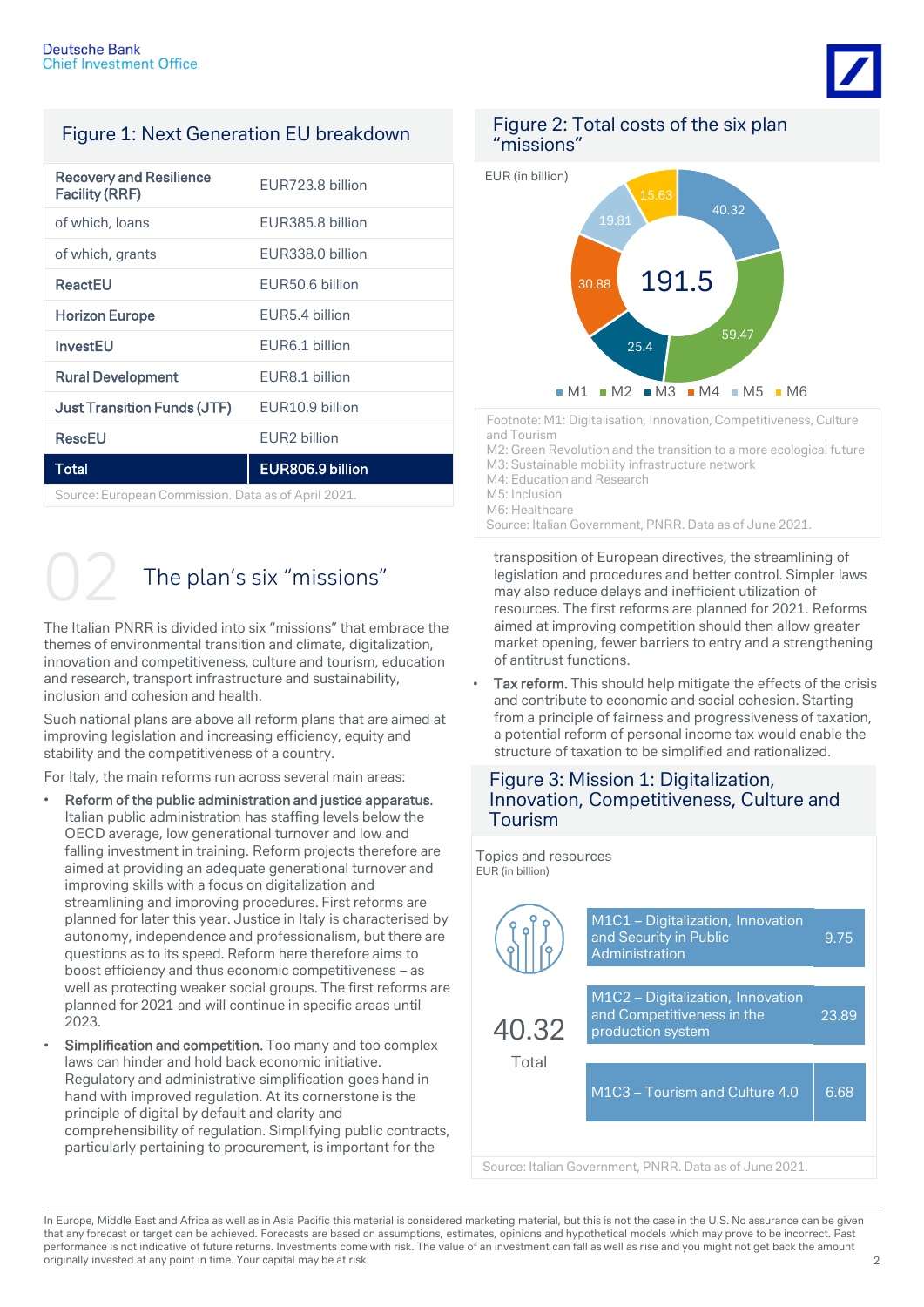

Two considerations are central here: Italy's laggardly progress on digitalization (compared to most European countries) and the country's decline in productivity over the last twenty years. Through reform, digitalization and better accessibility, the aim is to improve public services and invest in technology, research and development for the production system.

Key components are the technological development of SMEs, better ultra-speed broadband coverage and the relaunching of the culture and tourism sectors.

# Figure 4: Mission 2: Green Revolution and the transition to a more ecological future

Topics and resources EUR (in billion)



Quick action is needed in this area. Environmental measures, in addition to focusing on the electricity sector (22% of  $CO<sub>2</sub>$ ) emissions), aim to make buildings more efficient (over 60% are older than 45 years) and eliminate sources of water and land pollution by improving water infrastructure.

The circular economy is at the centre of the agenda. Waste management projects are not only aimed at separate collection (65% by 2035) but also at developing recycling technologies with challenging objectives (55% recycling for electronic equipment, 85% for paper and cardboard, 65% for plastic waste, 100% for the textile sector). The new strategy will be adopted by June 2022.

On renewable energy, the aim is to develop renewable sources and energy communities, as well as strengthening network infrastructures and smart grids and developing hydrogen. Attention is also focused on more sustainable local transport and on the technological supply chain linked to this transition. Renewable energy should comprise 30% of final consumption by 2030. Hydrogen development may help in the decarbonization process, especially in some difficult areas (such as the production of chemicals or oil refining, but also steel, cement, glass and paper). But the use of hydrogen may eventually be further expanded to sectors such as rail transport (especially in non-electrified areas), or long-range transport.

The plan also provides for the support of all research and development initiatives along the value chain linked to support technologies (such as batteries, or new plants) and of the organisations (such as private equity or venture capital) that finance these initiatives.

## Figure 5: Mission 3: Sustainable mobility infrastructure network



Source: Italian Government, PNRR. Data as of June 2021.

The plan linked to this mission lasts until 2026 and includes a series of interventions that also embrace the objectives linked to the European Green Deal.

The number of cars in Italy (relative to population) is well above the European average. Railway track length is below average and as a result 90% of passenger traffic is via road (accounting for 23% of carbon emissions), while 54% of goods transport goes by road. The World Bank ranks Italy's infrastructure quality at 58 out of the 137 countries which it surveys.<sup>4</sup>

Railway upgrades are planned both for the high-speed routes for the European corridors but also for the north-south routes, as well as initiatives at the regional and local transport levels.

Following the simplification decree of 2020 there will be transfer of ownership of works from local to state level, or to concession holders who have greater design capacity.

# Figure 6: Mission 4: Education and Research



Source: Italian Government, PNRR. Data as of June 2021.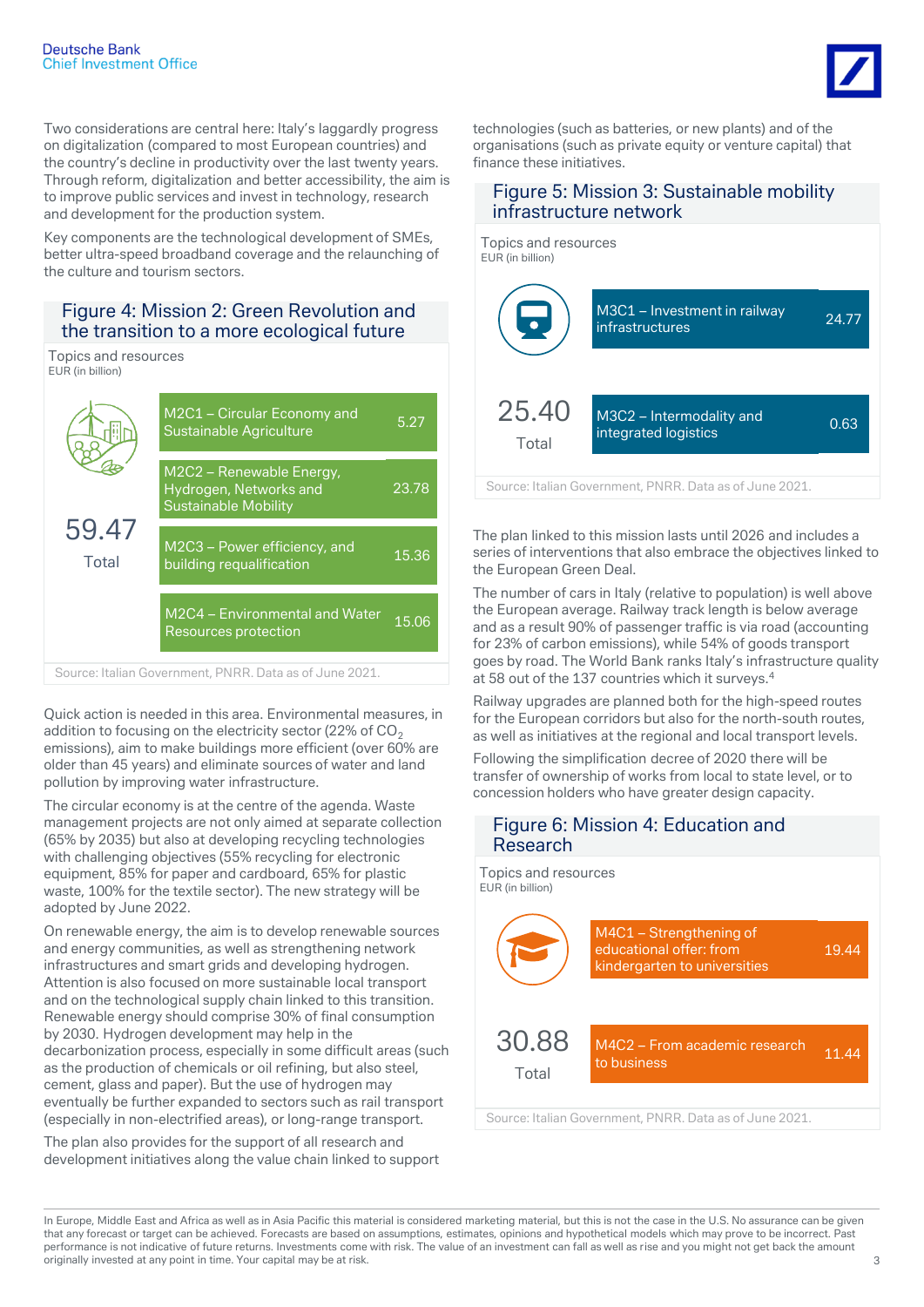Education problems include a lack of infrastructure, limited kindergarten places (for only 25.5% of the age group, against the European target of 33%), high school dropout rates, and low STEM (science, technology, mathematic) subject take-up relative to the OECD average. Such problems are combined with low spending on research and development (R&D).

The aim is to address this in two ways – through intervening to improve education infrastructure and quality, and to reform research structures. Measures will include the strengthening of technical institutes, provision of scholarships to access university education, selection and training of teachers and better use of technologies in teaching – as well as intervention on STEM disciplines.

To promote R&D, long-term plans are envisaged for technological and scientific sectors (e.g. quantum computing, biopharma, agritech) with the aim of bringing research closer to business and with ad hoc loans for the creation of innovative start-ups with investments of EUR700mn.

Initial measures have already been launched by the government.

# Figure 7: Mission 5: Inclusion

Topics and resources EUR (in billion)

|                | M5C1: Labour policy                                                                 | 6.66  |
|----------------|-------------------------------------------------------------------------------------|-------|
| 19.81<br>Total | <b>M5C2: Social Infrastructures,</b><br>families, communities and service<br>sector | 11.17 |
|                | M5C3 - Social interventions for<br>territorial cohesion                             | 1.98  |

Source: Italian Government, PNRR. Data as of June 2021.

The mission looks at work and supporting policies, building on Mission 4 (Education and Research) to build skills to cope with future needs and challenges.

Improved job search measures, such as the strengthening of employment centres, should contribute to greater labour force flexibility and decrease gender equality. The plan is for a National Program for Employability Guarantee (so-called GOL) and a National Plan for New Skills, also financed with the use of React-EU funds of EUR1bn.

The plan also wants to address social housing and urban redevelopment, particularly in municipalities with more than 15,000 inhabitants. The use of EIB structural funds is also envisaged for metropolitan cities.

Italian per capita health expenditure is generally in line with the European average but the COVID-19 crisis has highlighted problems with inequality and ineffective integration between services.

New technologies (including digitalization) should help deliver

health services, taking into account the aging of the population and chronic disease among the elderly.

Remaining parts of the delivery network will be in place by mid-2026 and will follow the reorganization of the IRCCS (Scientific Institute for Research, Hospitalization and Healthcare) which will take place by decree by the end of 2022.

The following table shows how the resources are distributed under the Next Generation EU plan for Italy.

# Figure 8: Mission 6: Healthcare

Topics and resources EUR (in billion)

|                | M6C1 - Proximity networks,<br>telemedicine, and territorial<br>healthcare aids | 7 OO |
|----------------|--------------------------------------------------------------------------------|------|
| 15.63<br>Total | M6C2 – Innovation, research and<br>digitalization in the healthcare<br>sector  | 8.63 |

Source: Italian Government, PNRR. Data as of June 2021.

# Figure 9: Distribution of spending under the Next Generation EU plan

|                                                                                           | M1    | M <sub>2</sub> | M <sub>3</sub>   | M4                                  | M <sub>5</sub> | M <sub>6</sub>                            |
|-------------------------------------------------------------------------------------------|-------|----------------|------------------|-------------------------------------|----------------|-------------------------------------------|
| Forestry products, operations<br>of cutting and transport of<br>logs and related services |       | 3.4%           |                  |                                     |                |                                           |
| IT, electronic and optic<br>products                                                      |       |                | 13.9% 4.0% 22.6% | 7.7%                                |                | 44.8%                                     |
| Other transportation systems,                                                             |       |                | 13.7% 30.7%      |                                     |                |                                           |
| construction works and civil<br>building works                                            |       |                |                  | 21.5% 38.9% 46.7% 21.1% 45.1% 30.4% |                |                                           |
| Computer programming,<br>advisory and related services,<br>information systems            | 11.6% |                |                  |                                     |                | 6.6%                                      |
| Scientific R&D services                                                                   | 4.5%  | 0.3%           |                  | 28.9%                               |                | 9.2%                                      |
| Labour services                                                                           |       |                |                  |                                     | 15.2%          |                                           |
| Public administration and<br>defense services, social<br>insurance services               | 7.1%  |                |                  |                                     | 1.1%           |                                           |
| Educational services                                                                      | 0.8%  |                |                  |                                     | 25.7% 15.0%    | 9.0%                                      |
| Healthcare services                                                                       |       |                |                  |                                     |                |                                           |
| Home and non-home medical<br>and social services                                          |       |                |                  | $\overline{a}$                      | 5.4%           |                                           |
| Reduction of contribution gap                                                             |       |                |                  | $\overline{a}$                      | 18.3%          |                                           |
| Incentives and tax credits for<br>enterprises                                             |       | 40.6% 23.3%    |                  | 11.5%                               |                |                                           |
| Tax transfers to families                                                                 |       | 16.4%          |                  | 5.2%                                |                |                                           |
| <b>Total</b>                                                                              |       |                |                  |                                     |                | 100.0% 100.0% 100.0% 100.0% 100.0% 100.0% |
| Source: Italian Covernment, DNDD, Data as of June 2021                                    |       |                |                  |                                     |                |                                           |

Source: Italian Government, PNRR. Data as of June 2021.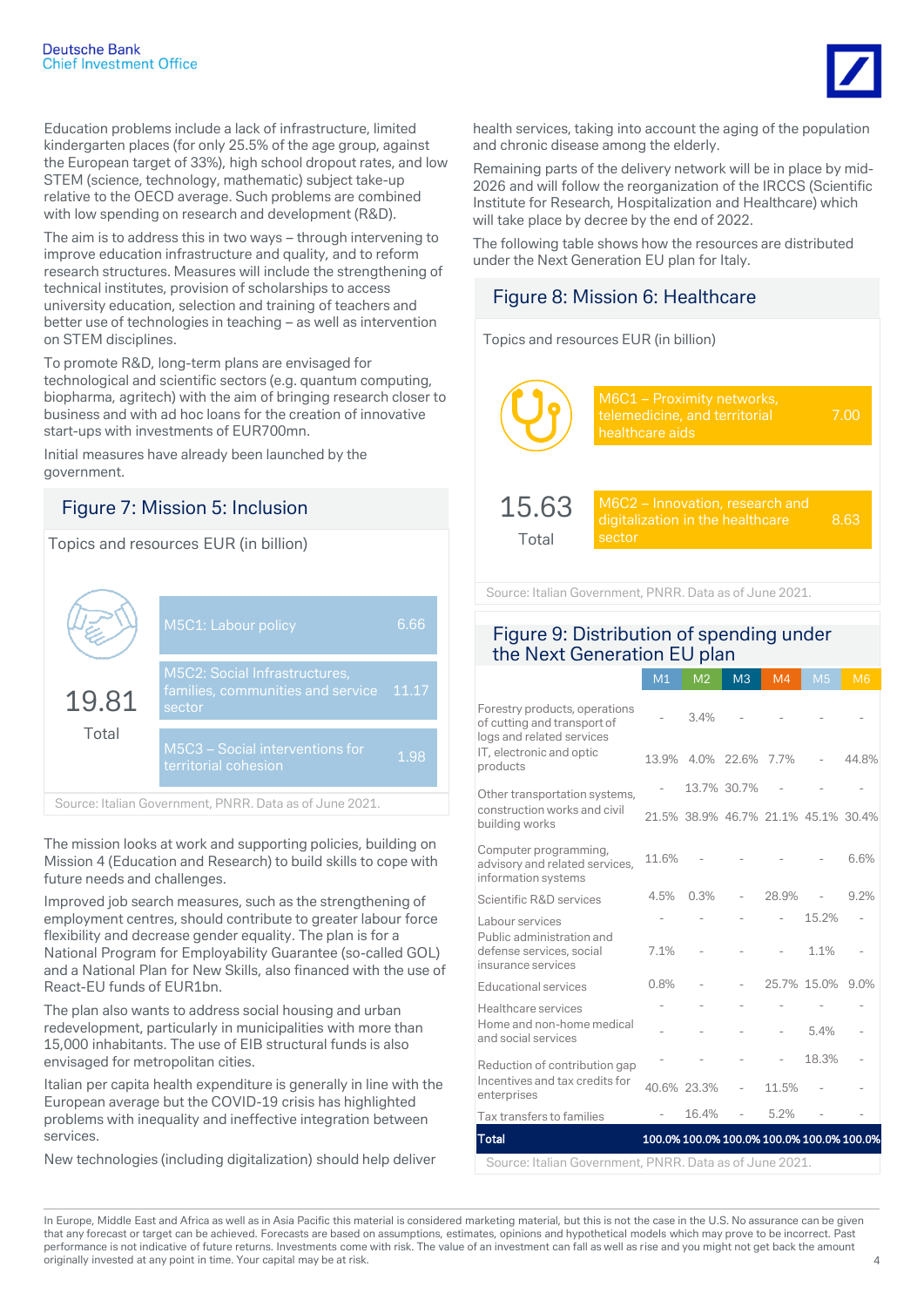







O3 The economic impact of 04 Investment implications

Italian GDP grew by +0.1% in Q1 2021, with growth picking up to +2.7 % (preliminary ISTAT data)<sup>5</sup> in Q2, above expectations and the Eurozone aggregate (+2%). Manufacturing PMI indicators have reached their highest level in the second quarter of 2021 since this measure was launched in 1997.<sup>5</sup>

The PNRR provides forecasts, based on European criteria, of how much the plan will affect the country's growth. Under an intermediate scenario, it will have a positive impact on GDP growth of 0.5% in 2021 rises to 2.7% in 2026.<sup>6</sup>

At a sectoral level, these forecasts underline the importance of infrastructure and real estate sectors.

The International Monetary Fund (IMF) and the ECB have raised their GDP growth forecasts for 2021 and 2022, bringing them to +4.9% and +4.2% respectively for 2021. We forecast Italian GDP growth of 6% in 2021 and 4.7% in 2022.

Consumer spending should contribute to economic recovery, in particular in 2021. However, over the longer term, a higher saving rate than pre-Covid is possible due to remaining uncertainties.



The focus on digitalization, the environment, healthcare and real estate should further support these sectors. Development and requalification in a more sustainable way of different types of infrastructure (not only the traditional areas but also the smart infrastructure) should give a positive shock to the sector. Themes related to smart mobility and green economy will also profit from the new direction the Government is taking from the R&D point of view which could create more fertile ground for tech and green start-ups.

The justice and public administration reforms, together with the focus on education, will be key steps towards increasing Italy's competitiveness and creating an efficient environment for entrepreneurs and a more supporting platform for innovative and green projects.

A positive impact on the GDP growth should also contribute to better control of public finances and in particular to achieve targets of debt levels/GDP to ensure market stability and further growth.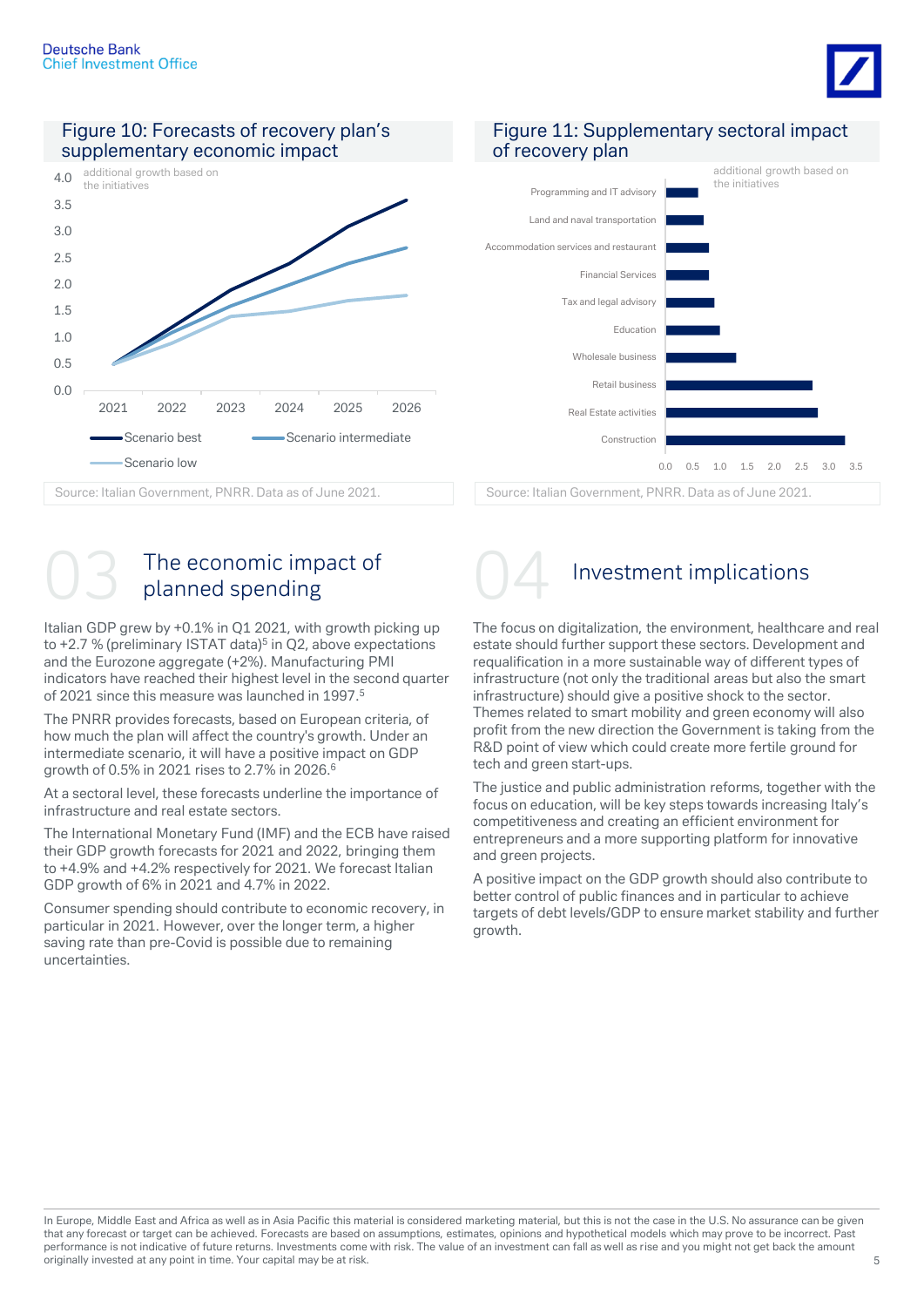

# Bibliography

- 1. Italian Government, Piano Nazionale di Ripresa e Resilienza, June 2021
- 2. Bank of Italy, Relazione annuale, May 31, 2021
- 3. European Commission, Recovery Plan for Europe, https://ec.europa.eu/info/strategy/recovery-plan-europe\_en#figures
- 4. World Bank Group, Italy Country Snapshot, August 2021
- 5. Istat, Nota mensile dell'economia italiana, n. 7 / July 2021
- 6. Bank of Italy, Bollettino Economico, n. 3 / July 2021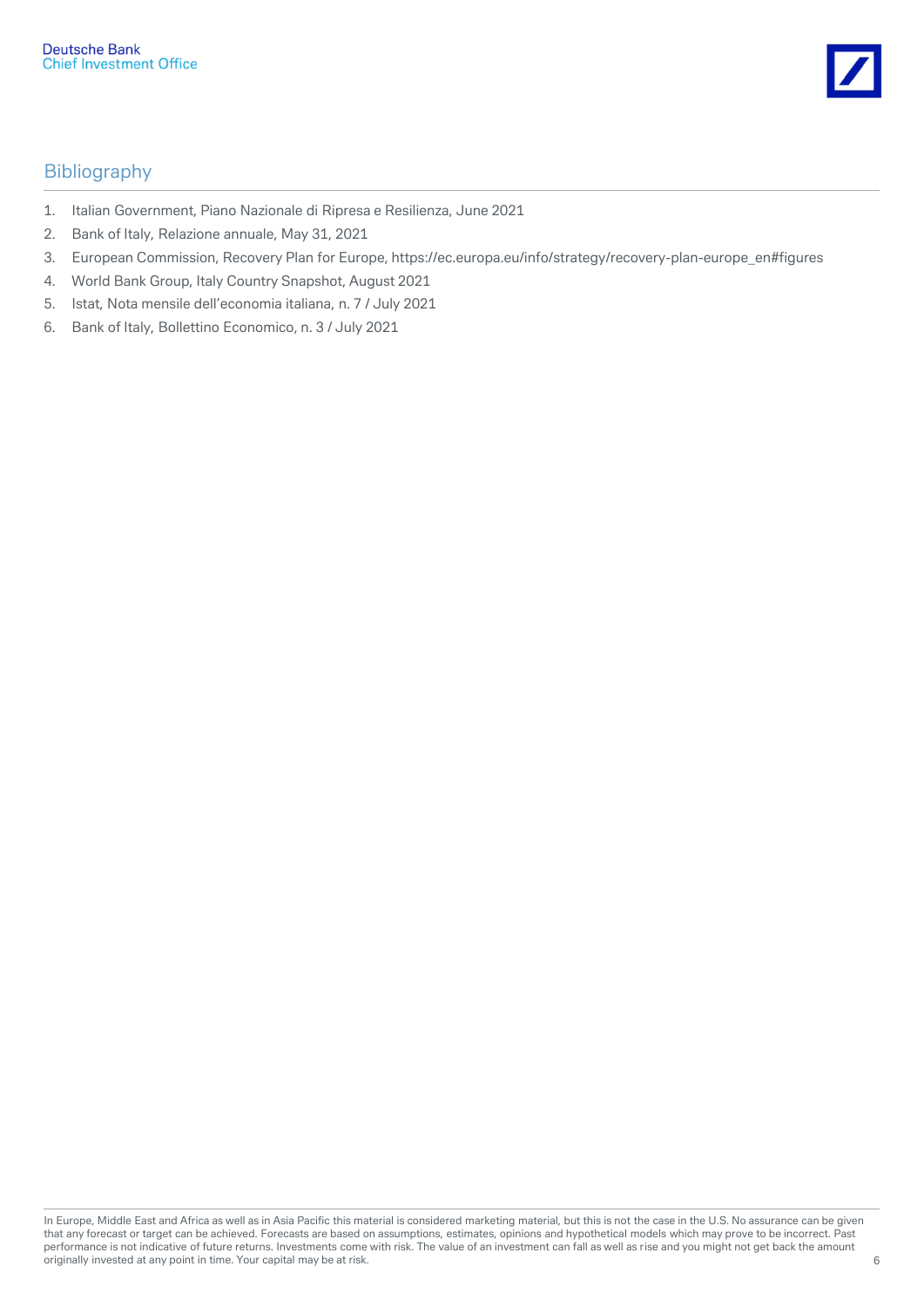

# **Glossary**

The European Central Bank (ECB) is the central bank for the Eurozone.

EUR is the currency code for the euro, the currency of the Eurozone.

The Federal Reserve (Fed) is the central bank of the United States. Its Federal Open Market Committee (FOMC) meets to determine interest rate policy.

Gross domestic product (GDP) is the monetary value of all the finished goods and services produced within a country's borders in a specific time period.

The International Monetary Fund (IMF) was founded in 1944, includes 189 countries and works to promote international monetary cooperation, exchange rate stability and economic development more broadly.

Institute for Research, Hospitalization and Healthcare (IRCCS) is Scientific Institute for Research, Hospitalization and Healthcare in Italy.

The Italian National Institute of Statistics (ISTAT) is specialized agency for official statistics in Italy.

The Organisation for Economic Co-operation and Development (OECD) has 35 member countries and has the objective of encouraging economic progress and world trade.

The Next Generation EU (NGEU) fund is a European Union recovery package to support member states hit by the COVID-19 pandemic.

Purchasing manager indices (PMI) provide an indicator of the economic health of the manufacturing sector and are based on five major indicators: new orders, inventory levels, production, supplier deliveries and the employment environment. The composite PMI includes both manufacturing and services sectors. They can be published by public sector or private agencies (e.g. Caixin, Nikkei).

National Recovery and Resilience Plan (PNRR) is Italy's investment and reform plan for recovery from the Covid-19 emergency.

SMEs are small and medium-sized enterprises.

Support to mitigate Unemployment Risks in an Emergency (SURE) is available for European Union members that need financial support to fight the negative economic and social consequences of the coronavirus outbreak.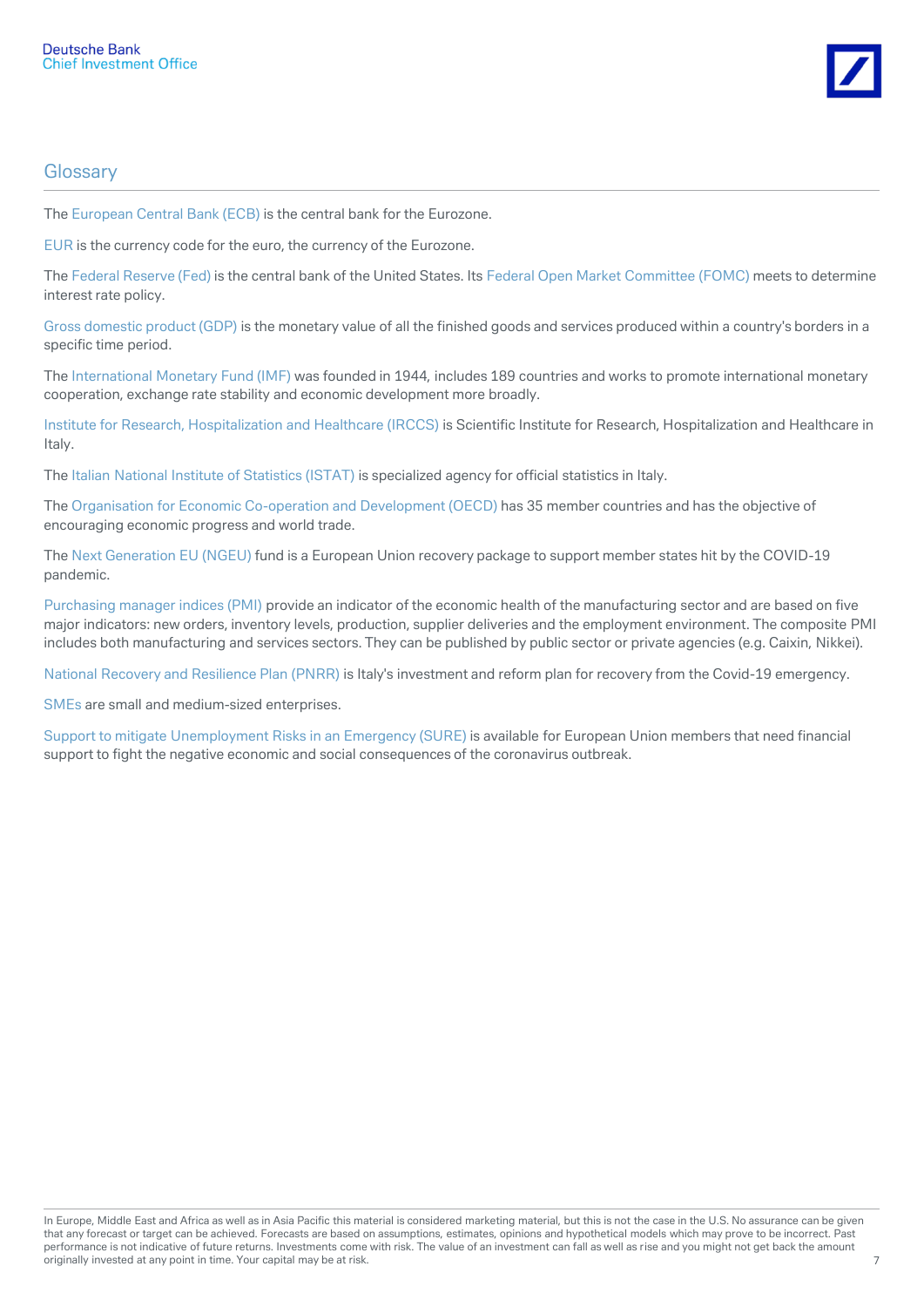#### General

This document may not be distributed in Canada or Japan. This document is intended for retail or professional clients only. This document is being circulated in good faith by Deutsche Bank AG, its branches (as permitted in any relevant jurisdiction), affiliated companies and its officers and employees (collectively, "Deutsche Bank").

This material is for your information only and is not intended as an offer, or recommendation or solicitation of an offer to buy or sell any investment, security, financial instrument or other specific product, to conclude a transaction, or to provide any investment service or investment advice, or to provide any research, investment research or investment recommendation, in any jurisdiction. All materials in this communication are meant to be reviewed in their entirety.

If a court of competent jurisdiction deems any provision of this disclaimer unenforceable, the remaining provisions will remain in full force and effect. This document has been prepared as a general market commentary without consideration of the investment needs, objectives or financial circumstances of any investor. Investments are subject to generic market risks which derive from the instrument or are specific to the instrument or attached to the particular issuer. Should such risks materialise, investors may incur losses, including (without limitation) a total loss of the invested capital. The value of investments can fall as well as rise and you may not recover the amount originally invested at any point in time. This document does not identify all the risks (direct or indirect) or other considerations which may be material to an investor when making an investment decision. This document and all information included herein are provided "as is", "as available" and no representation or warranty of any kind, express, implied or statutory, is made by Deutsche Bank regarding any statement or information contained herein or in conjunction with this document. All opinions, market prices, estimates, forward looking statements, hypothetical statements, forecast returns or other opinions leading to financial conclusions contained herein reflect Deutsche Bank's subjective judgment on the date of this report. Without limitation, Deutsche Bank does not warrant the accuracy, adequacy, completeness, reliability, timeliness or availability of this communication or any information in this document and expressly disclaims liability for errors or omissions herein. Forward looking statements involve significant elements of subjective judgments and analyses and changes thereto and/or consideration of different or additional factors could have a material impact on the results indicated. Therefore, actual results may vary, perhaps materially, from the results contained herein.

Deutsche Bank does not assume any obligation to either update the information contained in this document or inform investors about available updated information. The information contained in this document is subject to change without notice and based on a number of assumptions which may not prove valid, and may be different from conclusions expressed by other departments within Deutsche Bank. Although the information contained in this document has been diligently compiled by Deutsche Bank and derived from sources that Deutsche Bank considers trustworthy and reliable, Deutsche Bank does not guarantee or cannot make any guarantee about the completeness, fairness, or accuracy of the information and it should not be relied upon as such. This document may provide, for your convenience, references to websites and other external sources. Deutsche Bank takes no responsibility for their content and their content does not form any part of this document. Accessing such external sources is at your own risk.

Before making an investment decision, investors need to consider, with or without the assistance of an investment adviser, whether any investments and strategies described or provided by Deutsche Bank, are appropriate, in light of their particular investment needs, objectives, financial circumstances and instrument specifics. When making an investment decision, potential investors should not rely on this document but only on what is contained in the final offering documents relating to the investment. As a global financial services provider, Deutsche Bank from time to time faces actual and potential conflicts of interest. Deutsche Bank's policy is to take all appropriate steps to maintain and operate effective organisational and administrative arrangements to identify and manage such conflicts. Senior management within Deutsche Bank are responsible for ensuring that Deutsche Bank's systems, controls and procedures are adequate to identify and manage conflicts of interest.

Deutsche Bank does not give tax or legal advice, including in this document and nothing in this document should be interpreted as Deutsche Bank providing any person with any investment advice. Investors should seek advice from their own tax experts, lawyers and investment advisers in considering investments and strategies described by Deutsche Bank. Unless notified to the contrary in a particular case, investment instruments are not insured by any governmental entity, not subject to deposit protection schemes and not guaranteed, including by Deutsche Bank. This document may not be reproduced or circulated without Deutsche Bank's express written authorisation. Deutsche Bank expressly prohibits the distribution and transfer of this material to third parties. Deutsche Bank accepts no liability whatsoever arising from the use or distribution of this material or for any action taken or decision made in respect of investments mentioned in this document the investor may have entered into or may enter in future. The manner of circulation and distribution of this document may be restricted by law or regulation in certain countries, including, without limitation, the United States. This document is not directed to, or intended for distribution to or use by, any person or entity who is a citizen or resident of or located in any locality, state, country or other jurisdiction, where such distribution, publication, availability or use would be contrary to law or regulation or which would subject Deutsche Bank to any registration or licensing requirement within such jurisdiction not currently met. Persons into whose possession this document may come are required to inform themselves of, and to observe, such restrictions. Past performance is no guarantee of future results; nothing contained herein shall constitute any representation, warranty or prediction as to future performance. Further information is available upon investor's request.

### Kingdom of Bahrain

For Residents of the Kingdom of Bahrain: This document does not constitute an offer for sale of, or participation in, securities, derivatives or funds marketed in Bahrain within the meaning of Bahrain Monetary Agency Regulations. All applications for investment should be received and any allotments should be made, in each case from outside of Bahrain. This document has been prepared for private information purposes of intended investors only who will be institutions. No invitation shall be made to the public in the Kingdom of Bahrain and this document will not be issued, passed to, or made available to the public generally. The Central Bank (CBB) has not reviewed, nor has it approved, this document other marketing of such securities, derivatives or funds in the Kingdom of Bahrain. Accordingly, the securities, derivatives or funds may not be offered or sold in Bahrain or to residents thereof except as permitted by Bahrain law. The CBB is not responsible for performance of the securities, derivatives or funds.

#### State of Kuwait

This document has been sent to you at your own request. This presentation is not for general circulation to the public in Kuwait. The Interests have not been licensed for offering in Kuwait by the Kuwait Capital Markets Authority or any other relevant Kuwaiti government agency. The offering of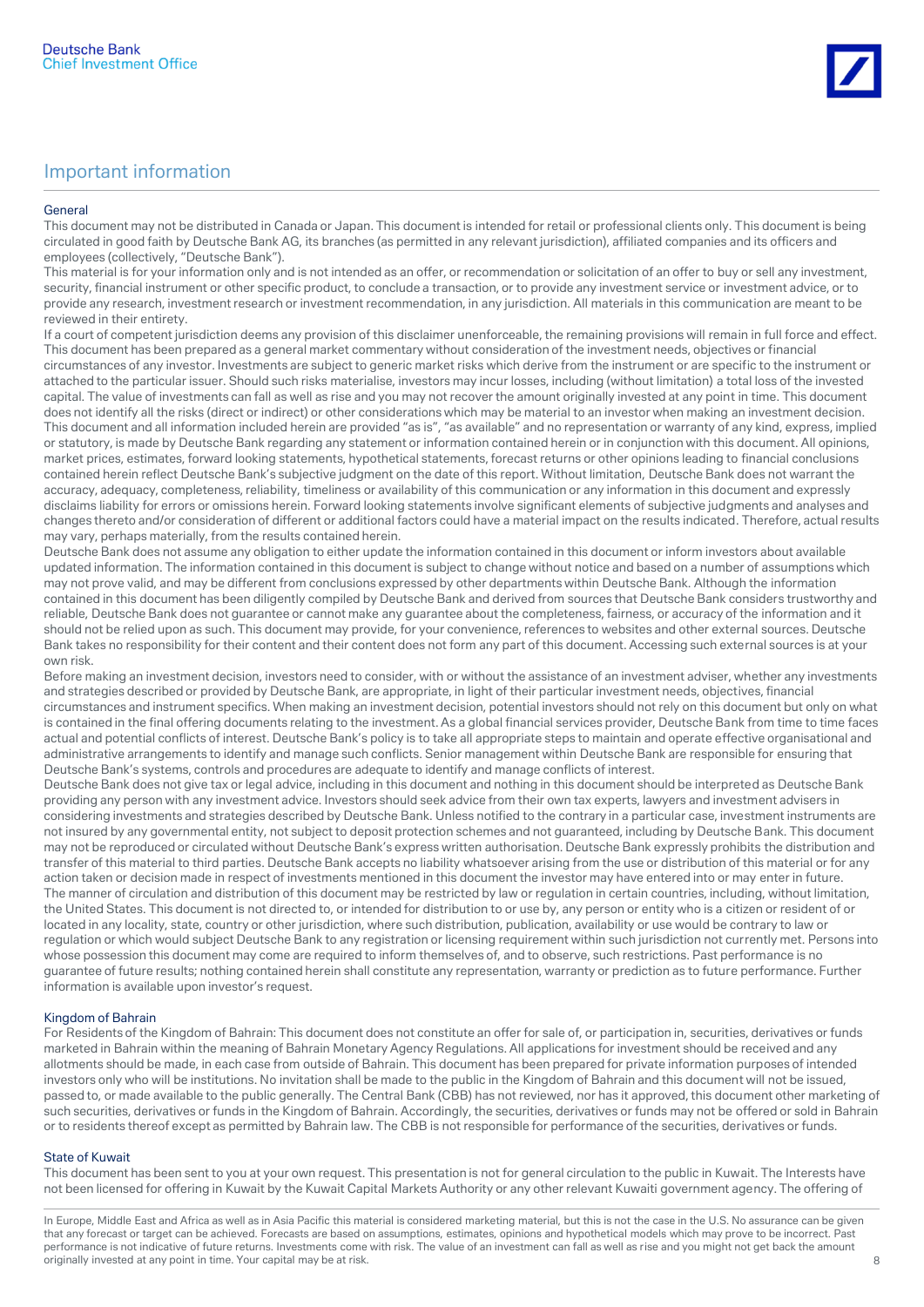

the Interests in Kuwait on the basis a private placement or public offering is, therefore, restricted in accordance with Decree Law No. 31 of 1990 and the implementing regulations thereto (as amended) and Law No. 7 of 2010 and the bylaws thereto (as amended). No private or public offering of the Interests is being made in Kuwait, and no agreement relating to the sale of the Interests will be concluded in Kuwait. No marketing or solicitation or inducement activities are being used to offer or market the Interests in Kuwait.

#### United Arab Emirates

Deutsche Bank AG in the Dubai International Financial Centre (registered no. 00045) is regulated by the Dubai Financial Services Authority. Deutsche Bank AG -DIFC Branch may only undertake the financial services activities that fall within the scope of its existing DFSA license. Principal place of business in the DIFC: Dubai International Financial Centre, The Gate Village, Building 5, PO Box 504902, Dubai, U.A.E. This information has been distributed by Deutsche Bank AG. Related financial products or services are only available to Professional Clients, as defined by the Dubai Financial Services Authority.

#### State of Qatar

Deutsche Bank AG in the Qatar Financial Centre (registered no. 00032) is regulated by the Qatar Financial Centre Regulatory Authority. Deutsche Bank AG -QFC Branch may only undertake the financial services activities that fall within the scope of its existing QFCRA license. Principal place of business in the QFC: Qatar Financial Centre, Tower, West Bay, Level 5, PO Box 14928, Doha, Qatar. This information has been distributed by Deutsche Bank AG. Related financial products or services are only available to Business Customers, as defined by the Qatar Financial Centre Regulatory Authority.

#### Kingdom of Belgium

This document has been distributed in Belgium by Deutsche Bank AG acting though its Brussels Branch. Deutsche Bank AG is a stock corporation ("Aktiengesellschaft") incorporated under the laws of the Federal Republic of Germany and licensed to carry on banking business and to provide financial services subject to the supervision and control of the European Central Bank ("ECB") and the German Federal Financial Supervisory Authority ("Bundesanstalt für Finanzdienstleistungsaufsicht" or "BaFin").Deutsche Bank AG, Brussels Branch has its registered address at Marnixlaan 13-15, B-1000 Brussels, registered at the RPM Brussels, under the number VAT BE 0418.371.094. Further details are available on request or can be found at www.deutschebank.be.

#### Kingdom of Saudi Arabia

Deutsche Securities Saudi Arabia Company (registered no. 07073-37) is regulated by the Capital Market Authority. Deutsche Securities Saudi Arabia may only undertake the financial services activities that fall within the scope of its existing CMA license. Principal place of business in Saudi Arabia: King Fahad Road, Al Olaya District, P.O. Box 301809, Faisaliah Tower, 17th Floor, 11372 Riyadh, Saudi Arabia.

#### United Kingdom

In the United Kingdom ("UK"), this publication is considered a financial promotion and is approved by DB UK BankLimited on behalf of all entities trading as Deutsche Bank Wealth Management in the UK. Deutsche Bank Wealth Management is a trading name of DB UK Bank Limited. Registered in England & Wales (No. 00315841). Registered Office: 23 Great Winchester Street, London EC2P 2AX. DB UK Bank Limited is authorised and regulated by the Financial Conduct Authority and its Financial Services Registration Number is 140848. Deutsche Bank reserves the right to distribute this publication through any of its UK subsidiaries, and in any such case, this publication is considered a financial promotion and is approved by such subsidiary where it is authorised by the appropriate UK regulator (if such subsidiary is not so authorised, then this publication is approved by another UK member of the Deutsche Bank Wealth Management group that has the requisite authorisation to provide such approval).

#### Hong Kong

This document and its contents are provided for information only. Nothing in this document is intended to be an offer of any investment or a solicitation or recommendation to buy or to sell an investment and should not be interpreted or construed as an offer, solicitation or recommendation. To the extent that this document makes reference to any specific investment opportunity, its contents have not been reviewed. The contents of this document have not been reviewed by any regulatory authority in Hong Kong. You are advised to exercise caution in relation to the investments contained herein. If you are in any doubt about any of the contents of this document, you should obtain independent professional advice. This document has not been approved by the Securities and Futures Commission in Hong Kong nor has a copy of this document been registered by the Registrar of Companies in Hong Kong and, accordingly, (a) the investments (except for investments which are a "structured product", as defined in the Securities and Futures Ordinance (Cap. 571 of the Laws of Hong Kong) (the "SFO")) may not be offered or sold in Hong Kong by means of this document or any other document other than to "professional investors" within the meaning of the SFO and any rules made thereunder, or in other circumstances which do not result in the document being a "prospectus" as defined in the Companies (Winding Up and Miscellaneous Provisions) Ordinance (Cap. 32 of the Laws of Hong Kong) ("CO") or which do not constitute an offer to the public within the meaning of the CO and (b) no person shall issue or possess for the purposes of issue, whether in Hong Kong or elsewhere, any advertisement, invitation or document relating to the investments which is directed at, or the contents of which are likely to be accessed or read by, the public in Hong Kong (except if permitted to do so under the securities laws of Hong Kong) other than with respect to the investments which are or are intended to be disposed of only to persons outside Hong Kong or only to "professional investors" within the meaning of the SFO and any rules made thereunder.

#### **Singapore**

The contents of this document have not been reviewed by the Monetary Authority of Singapore ("MAS"). The investments mentioned herein are not allowed to be made to the public or any members of the public in Singapore other than (i) to an institutional investor under Section 274 or 304 of the Securities and Futures Act (Cap 289) ("SFA"), as the case may be (as any such Section of the SFA may be amended, supplemented and/or replaced from time to time), (ii) to a relevant person (which includes an Accredited Investor) pursuant to Section 275 or 305 and in accordance with other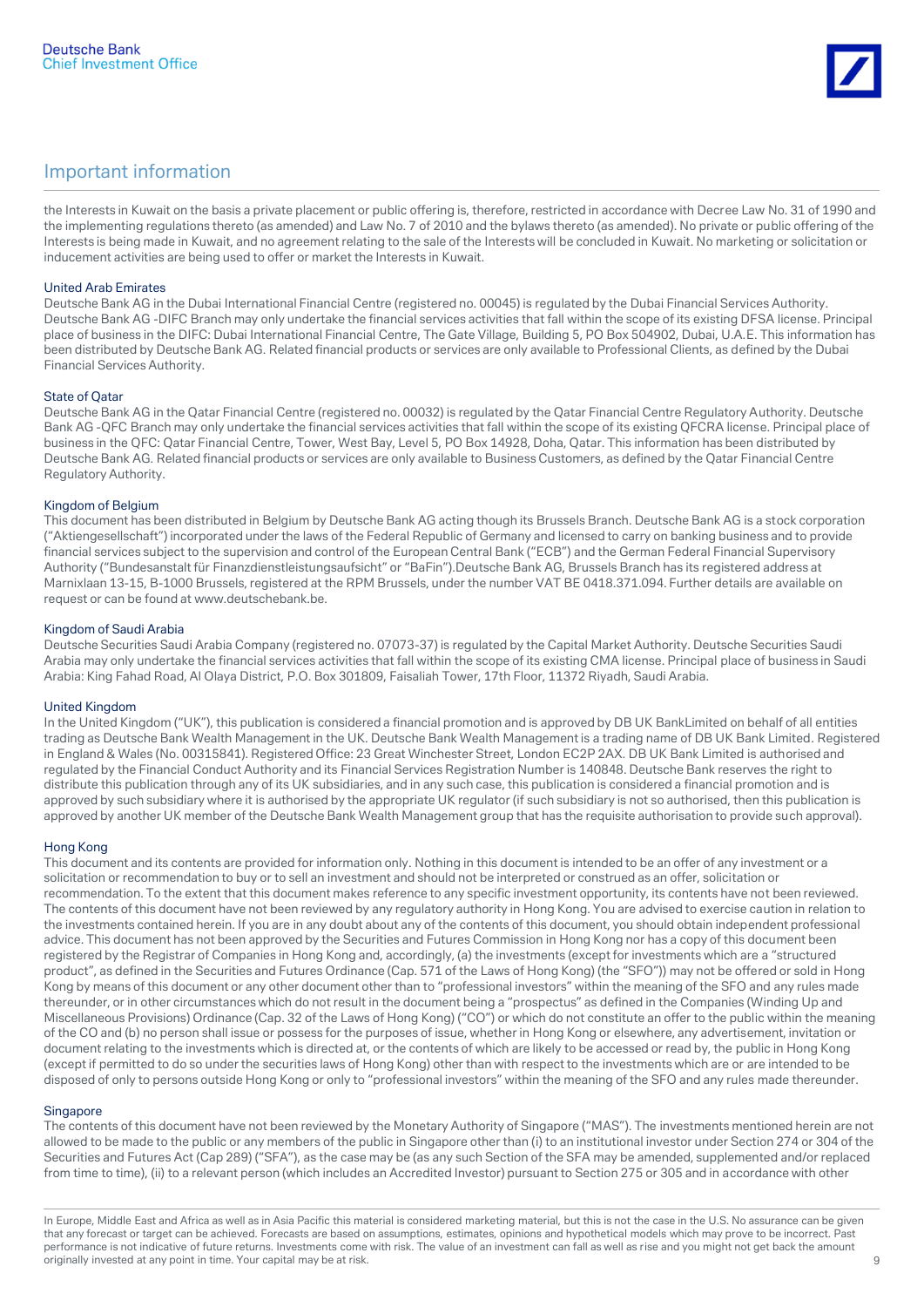

conditions specified in Section 275 or 305 respectively of the SFA, as the case may be (as any such Section of the SFA may be amended, supplemented and/or replaced from time to time), (iii) to an institutional investor, an accredited investor, expert investor or overseas investor (each as defined under the Financial Advisers Regulations) ("FAR") (as any such definition may be amended, supplemented and/or replaced from time to time) or (iv) otherwise pursuant to, and in accordance with the conditions of, any other applicable provision of the SFA or the FAR (as the same may be amended, supplemented and/or replaced from time to time).

#### United States

In the United States, brokerage services are offered through Deutsche Bank Securities Inc., a broker-dealer and registered investment adviser, which conducts securities activities in the United States. Deutsche Bank Securities Inc. is a member of FINRA, NYSE and SIPC. Banking and lending services are offered through Deutsche Bank Trust Company Americas, member FDIC, and other members of the Deutsche Bank Group. In respect of the United States, see earlier statements made in this document. Deutsche Bank makes no representations or warranties that the information contained herein is appropriate or available for use in countries outside of the United States, or that services discussed in this document are available or appropriate for sale or use in all jurisdictions, or by all counterparties. Unless registered, licensed as otherwise may be permissible in accordance with applicable law, none of Deutsche Bank or its affiliates is offering any services in the United States or that are designed to attract US persons (as such term is defined under Regulation S of the United States Securities Act of 1933, as amended).This United States-specific disclaimer will be governed by and construed in accordance with the laws of the State of Delaware, without regard to any conflicts of law provisions that would mandate the application of the law of another jurisdiction.

#### Germany

This document has been created by Deutsche Bank Wealth Management, acting through Deutsche Bank AG and has neither been presented to nor approved by the German Federal Financial Supervisory Authority (Bundesanstalt für Finanzdienstleistungsaufsicht). For certain of the investments referred to in this document, prospectuses have been approved by competent authorities and published. Investors are required to base their investment decision on such approved prospectuses including possible supplements. Further, this document does not constitute financial analysis within the meaning of the German Securities Trading Act (Wertpapierhandelsgesetz) and, thus, does not have to comply with the statutory requirements for financial analysis. Deutsche Bank AG is a stock corporation ("Aktiengesellschaft") incorporated under the laws of the Federal Republic of Germany with principal office in Frankfurt am Main. It is registered with the district court ("Amtsgericht") in Frankfurt am Main under No HRB 30 000 and licensed to carry on banking business and to provide financial services. Supervisory authorities: The European Central Bank ("ECB"), Sonnemannstrasse 22, 60314 Frankfurt am Main, Germany and the German Federal Financial Supervisory Authority ("Bundesanstalt fürFinanzdienstleistungsaufsicht" or "BaFin"), Graurheindorfer Strasse 108, 53117 Bonn and Marie-Curie-Strasse 24-28, 60439 Frankfurt am Main, Germany.

#### India

The investments mentioned in this document are not being offered to the Indian public for sale or subscription. This document is not re gistered and/or approved by the Securities and Exchange Board of India, the Reserve Bank of India or any other governmental/ regulatory authority in India. This document is not and should not be deemed to be a "prospectus" as defined under the provisions of the Companies Act, 2013 (18 of 2013) and the same shall not be filed with any regulatory authority in India. Pursuant to the Foreign Exchange Management Act, 1999 and the regulations issued there under, any investor resident in India may be required to obtain prior special permission of the Reserve Bank of India before making investments outside of India including any investments mentioned in this document.

#### Italy

This report is distributed in Italy by Deutsche Bank S.p.A., a bank incorporated and registered under Italian law subject to the supervision and control of Banca d'Italia and CONSOB.

#### Luxembourg

This report is distributed in Luxembourg by Deutsche Bank Luxembourg S.A., a bank incorporated and registered under Luxembourg law subject to the supervision and control of the Commission de Surveillance du Secteur Financier.

#### **Spain**

Deutsche Bank, Sociedad Anónima Española is a credit institution regulated by the Bank of Spain and the CNMV, and registered in their respective Official Registries under the Code 019. Deutsche Bank, Sociedad Anónima Española may only undertake the financial services and banking activities that fall within the scope of its existing license. The principal place of business in Spain is located in Paseo de la Castellana number 18, 28046 - Madrid. This information has been distributed by Deutsche Bank, Sociedad Anónima Española.

#### Portugal

Deutsche Bank AG, Portugal Branch is a credit institution regulated by the Bank of Portugal and the Portuguese Securities Commission ("CMVM"), registered with numbers 43 and 349, respectively and with commercial registry number 980459079. Deutsche Bank AG, Portugal Branch may only undertake the financial services and banking activities that fall within the scope of its existing license. The registered address is Rua Castilho, 20, 1250-069 Lisbon, Portugal. This information has been distributed by Deutsche Bank AG, Portugal Branch.

In Europe, Middle East and Africa as well as in Asia Pacific this material is considered marketing material, but this is not the case in the U.S. No assurance can be given that any forecast or target can be achieved. Forecasts are based on assumptions, estimates, opinions and hypothetical models which may prove to be incorrect. Past performance is not indicative of future returns. Investments come with risk. The value of an investment can fall as well as rise and you might not get back the amount originally invested at any point in time. Your capital may be at risk. 10 and 10 and 10 and 10 and 10 and 10 and 10 and 10 and 10 and 10 and 10 and 10 and 10 and 10 and 10 and 10 and 10 and 10 and 10 and 10 and 10 and 10 a